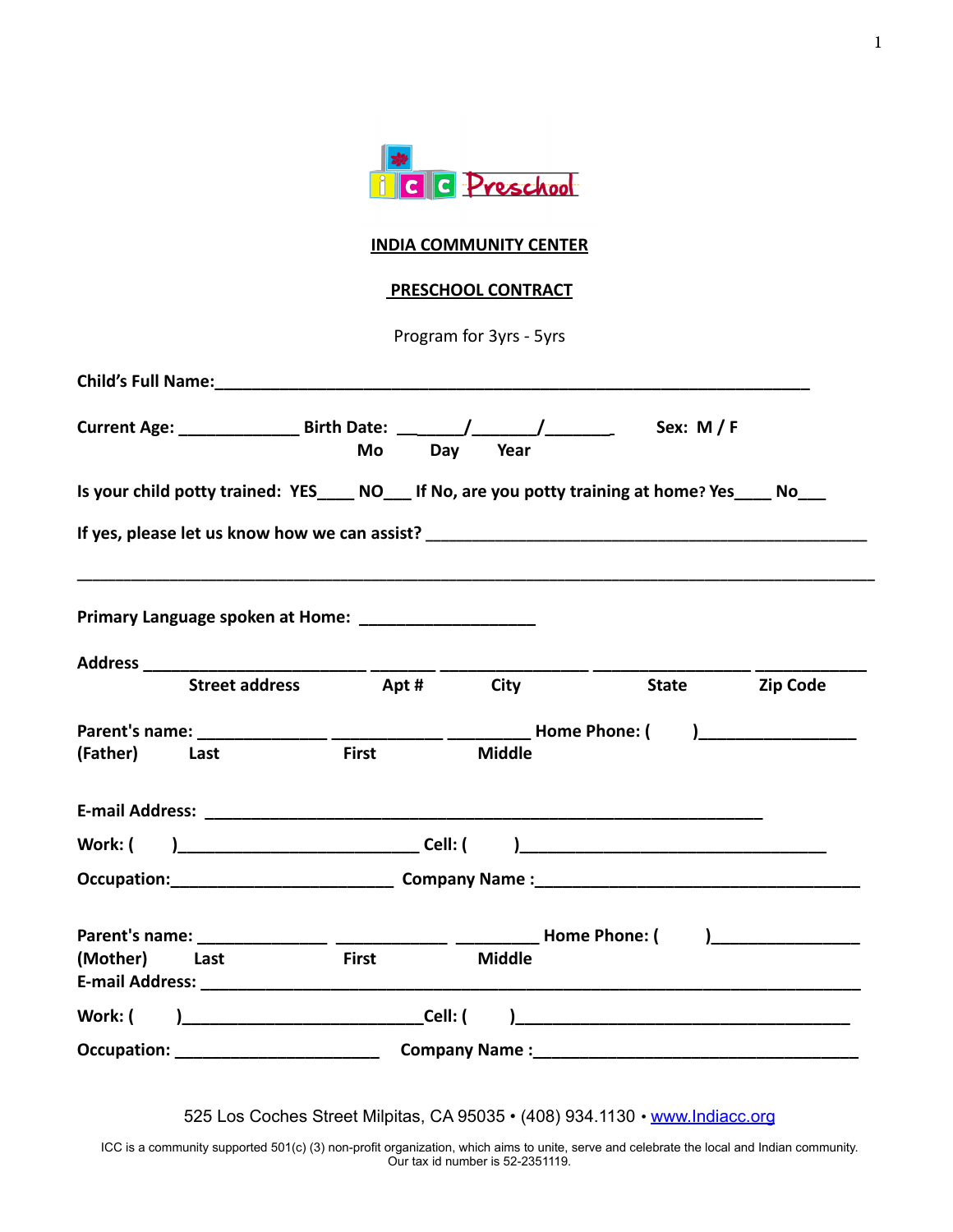|                                                                                                                                                                                                          | Last | <b>First</b>                                                                | <b>Middle</b> |
|----------------------------------------------------------------------------------------------------------------------------------------------------------------------------------------------------------|------|-----------------------------------------------------------------------------|---------------|
|                                                                                                                                                                                                          |      |                                                                             |               |
| Phone: Home ( and a state of the Work: (                                                                                                                                                                 |      | <u>na Cell: (California</u>                                                 |               |
| How did you hear about the ICC Preschool Program?                                                                                                                                                        |      |                                                                             |               |
|                                                                                                                                                                                                          |      |                                                                             |               |
| Friend _______ Family______ Neighbor______ Web_____ Flyer______ Radio_____                                                                                                                               |      |                                                                             |               |
| Community Event Facebook Next door Other                                                                                                                                                                 |      |                                                                             |               |
| <b>ABOUT YOUR CHILD</b>                                                                                                                                                                                  |      |                                                                             |               |
| Has your child ever attended a toddler program or daycare before? Yes _______ No_                                                                                                                        |      |                                                                             |               |
|                                                                                                                                                                                                          |      |                                                                             |               |
| Does your child have an IEP, an Individualized Learning Plan? Yes No                                                                                                                                     |      |                                                                             |               |
| Has your child been tested? Yes _____ No____                                                                                                                                                             |      |                                                                             |               |
| If Yes, please provide the school a copy of the IEP.                                                                                                                                                     |      |                                                                             |               |
| Has your child been screened for any other specific special needs? Yes No<br>If yes, please provide information on how we can assist your child better. Do they attend an additional<br>support program? |      |                                                                             |               |
| What is the first language your child learned? What language is your child most comfortable with? Does                                                                                                   |      |                                                                             |               |
| your child speak and/or understand English?                                                                                                                                                              |      |                                                                             |               |
|                                                                                                                                                                                                          |      |                                                                             |               |
| Is there anything else we need to know about your child?                                                                                                                                                 |      |                                                                             |               |
| <b>HEALTH HISTORY INFORMATION</b>                                                                                                                                                                        |      |                                                                             |               |
|                                                                                                                                                                                                          |      |                                                                             |               |
| Dentist / Orthodontist's Name: _________________Dentist / Orthodontist's Phone: ___________________                                                                                                      |      |                                                                             |               |
|                                                                                                                                                                                                          |      | 525 Los Coches Street Milpitas, CA 95035 • (408) 934.1130 • www.Indiacc.org |               |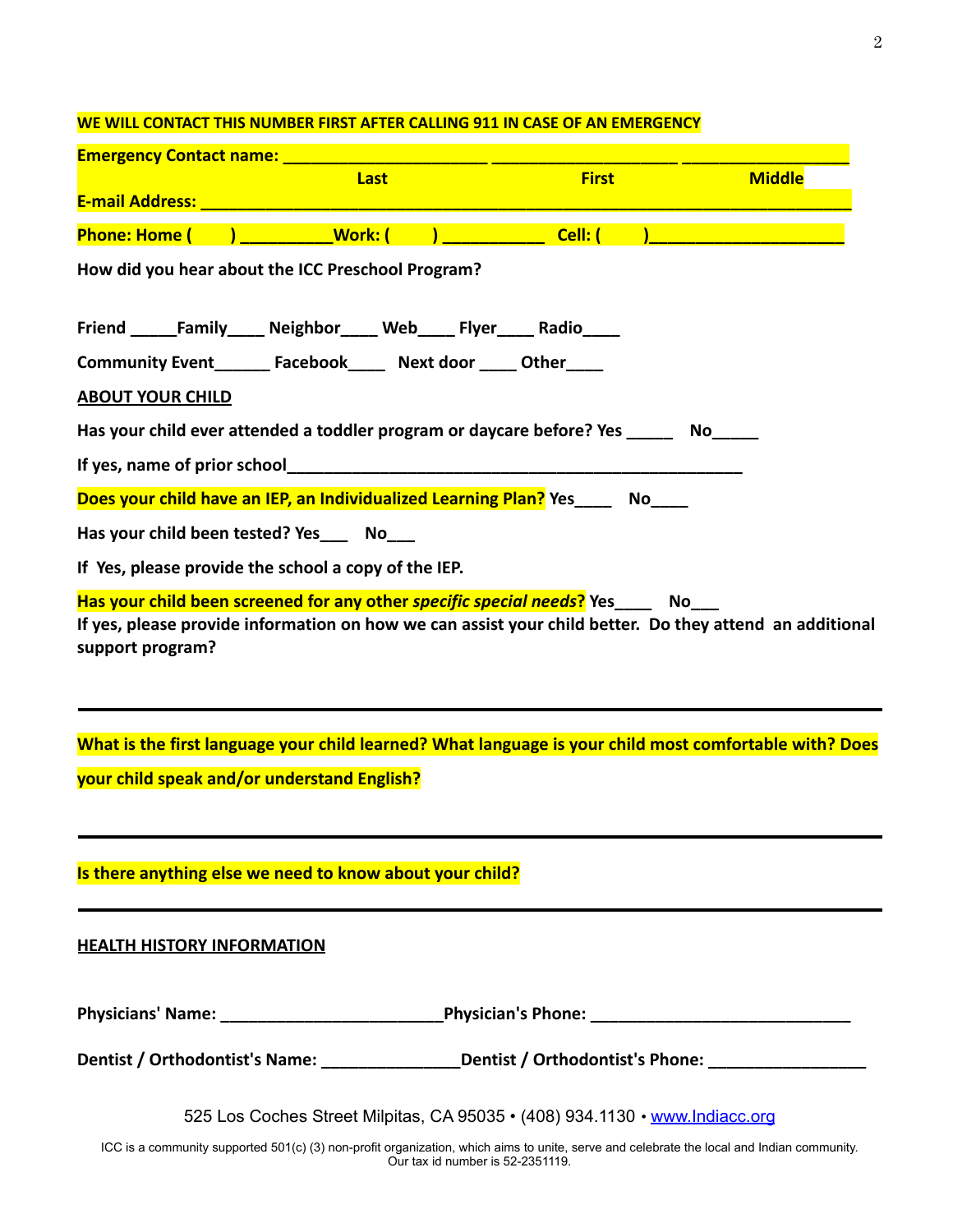| Is the attendee covered by medical insurance?                                                                                                                      | $No \ \$<br>Yes $\qquad \qquad \qquad$                                                                                                                                                                                              |
|--------------------------------------------------------------------------------------------------------------------------------------------------------------------|-------------------------------------------------------------------------------------------------------------------------------------------------------------------------------------------------------------------------------------|
|                                                                                                                                                                    |                                                                                                                                                                                                                                     |
|                                                                                                                                                                    |                                                                                                                                                                                                                                     |
|                                                                                                                                                                    |                                                                                                                                                                                                                                     |
| <b>CONSENT FOR MEDICAL TREATMENT</b>                                                                                                                               |                                                                                                                                                                                                                                     |
| medication, the dosage, and frequency of administration.<br>This person takes NO medications on a regular basis.<br>This person takes the following medication.    | Please list ALL medications, including over the counter or nonprescription drugs, taken routinely. Keep it in the<br>original packaging / bottle that identifies the prescribing physician (for prescription drug), the name of the |
|                                                                                                                                                                    |                                                                                                                                                                                                                                     |
|                                                                                                                                                                    |                                                                                                                                                                                                                                     |
|                                                                                                                                                                    |                                                                                                                                                                                                                                     |
|                                                                                                                                                                    |                                                                                                                                                                                                                                     |
| Route<br><b>Topical</b><br>Oral                                                                                                                                    | Injection<br><b>Suppository</b>                                                                                                                                                                                                     |
|                                                                                                                                                                    |                                                                                                                                                                                                                                     |
|                                                                                                                                                                    |                                                                                                                                                                                                                                     |
|                                                                                                                                                                    |                                                                                                                                                                                                                                     |
|                                                                                                                                                                    |                                                                                                                                                                                                                                     |
| Route                                                                                                                                                              |                                                                                                                                                                                                                                     |
| <b>Topical</b><br>Oral                                                                                                                                             | Injection<br><b>Suppository</b>                                                                                                                                                                                                     |
| Signature of Parent / Guardian                                                                                                                                     | <b>Date</b>                                                                                                                                                                                                                         |
| <b>FOOD AND ALLERGY RESTRICTIONS</b>                                                                                                                               | <b>Lunch for the PreSchoolers will arrive from home. Morning and Afternoon Snack will be provided</b>                                                                                                                               |
| <b>IMPORTANT- Please list any Food Allergies, Dietary Restrictions due to religion or</b><br>otherwise or any other details related to food concerning your child. |                                                                                                                                                                                                                                     |

525 Los Coches Street Milpitas, CA 95035 • (408) 934.1130 • [www.Indiacc.org](http://www.indiacc.org/)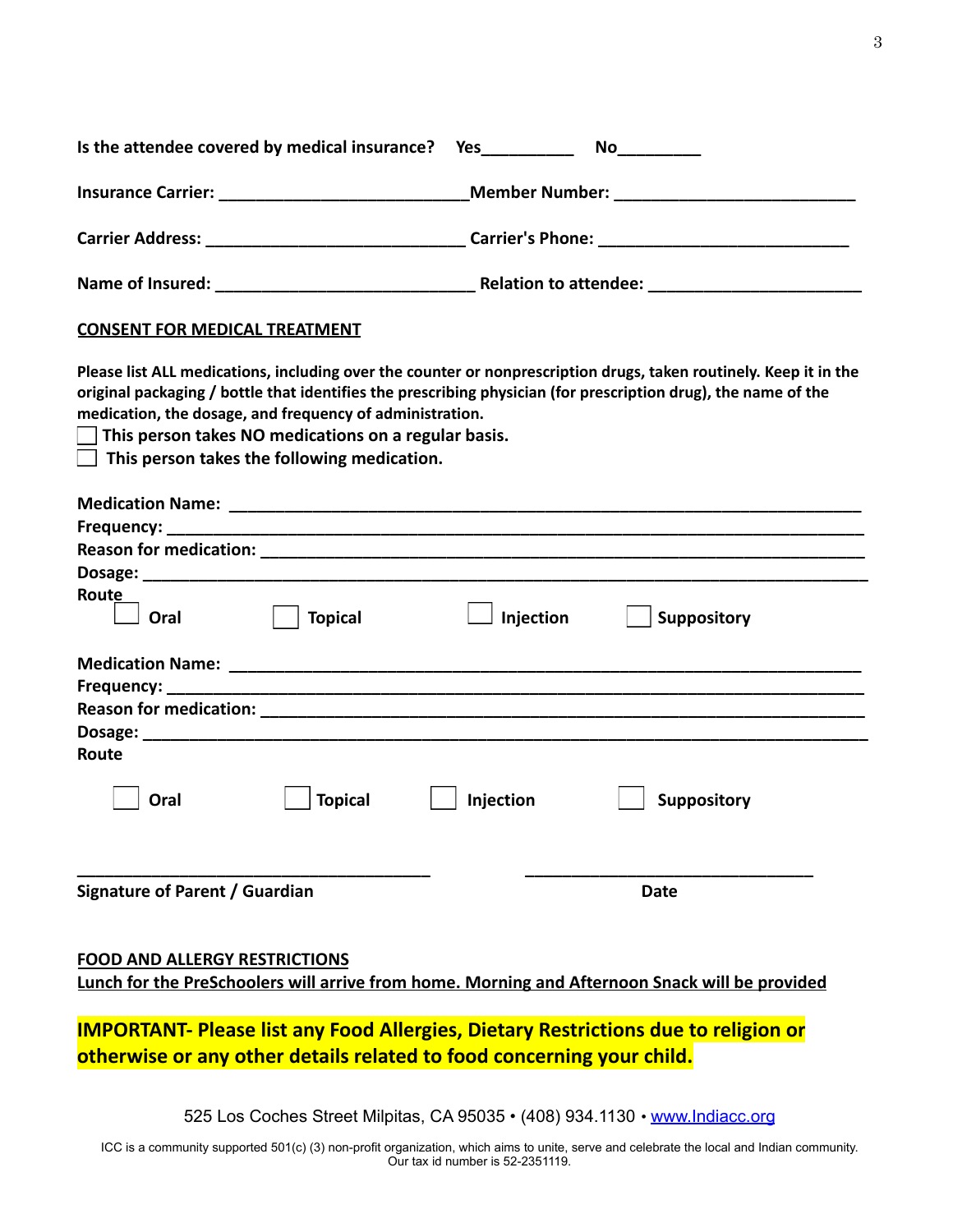#### (Please list foods your child is allergic to or should not be provided due to their religion or family beliefs):

| 1) Dietary Restrictions:     |
|------------------------------|
|                              |
| 3) Does your child eat eggs? |
| 4) Anything else?            |
|                              |

NOTE: 1. Once an item is listed for dietary/allergy restriction. We will not give it to the child any time unless this **form is changed and signed by the parent. 2. All changes MUST be communicated via email ONLY.**

### **EMERGENCY MEDICAL TREATMENT:**

**In the event of a medical emergency every effort will be made to contact the parent/guardian of participants. If this is not possible, I hereby authorize ICC PreSchool Program to obtain medical treatment by calling 911 at my/our sole cost and expense, and I hereby give permission to ICC staff to secure and administer treatment and to maintain and/or release any medical records necessary for insurance purposes.**

**YES \_\_\_\_\_\_\_\_\_\_\_\_\_\_\_\_\_\_\_\_\_\_\_\_\_\_\_\_\_\_\_\_\_\_\_\_\_\_\_\_\_\_\_\_\_\_\_\_\_\_\_ (parent name and signature here)**

### **INDEMNITY AND CONTRACT AGREEMENT**

**Recognizing that ICC will do its best to ensure a safe experience, I understand that certain accidents may occur. I will not hold or attempt to hold ICC or its employees, staff, or volunteers liable for any loss, damage or injury to person or property caused by any act or omission of ICC.**

**I verify that my child is in good health and is capable of participating in activities, and when necessary, will tailor his/her activities to those within the bounds of his/her physical health. YES \_\_\_\_\_\_\_\_ (Initial)**

### **MEDIA RELEASE**

**Occasionally, photos and video footage are taken during ICC's PreSchool Program activities and used for promotional material. I authorize ICC to use photos/video taken of my child for use in brochures, articles, websites, ICC Facebook page and for other marketing purposes and other ICC related events. Participation in ICC PreSchool Program activities constitutes permission to use photos of participants for promotional purposes in all print, electronic and password protected web media for organization promotions.**

**We do not allow any unofficial pictures or videos of the children without the consent of the PreSchool Program staff. Also, we do not share RAW files, photos or footage of the participants for privacy reasons. YES \_\_\_\_\_\_\_ (Initial)**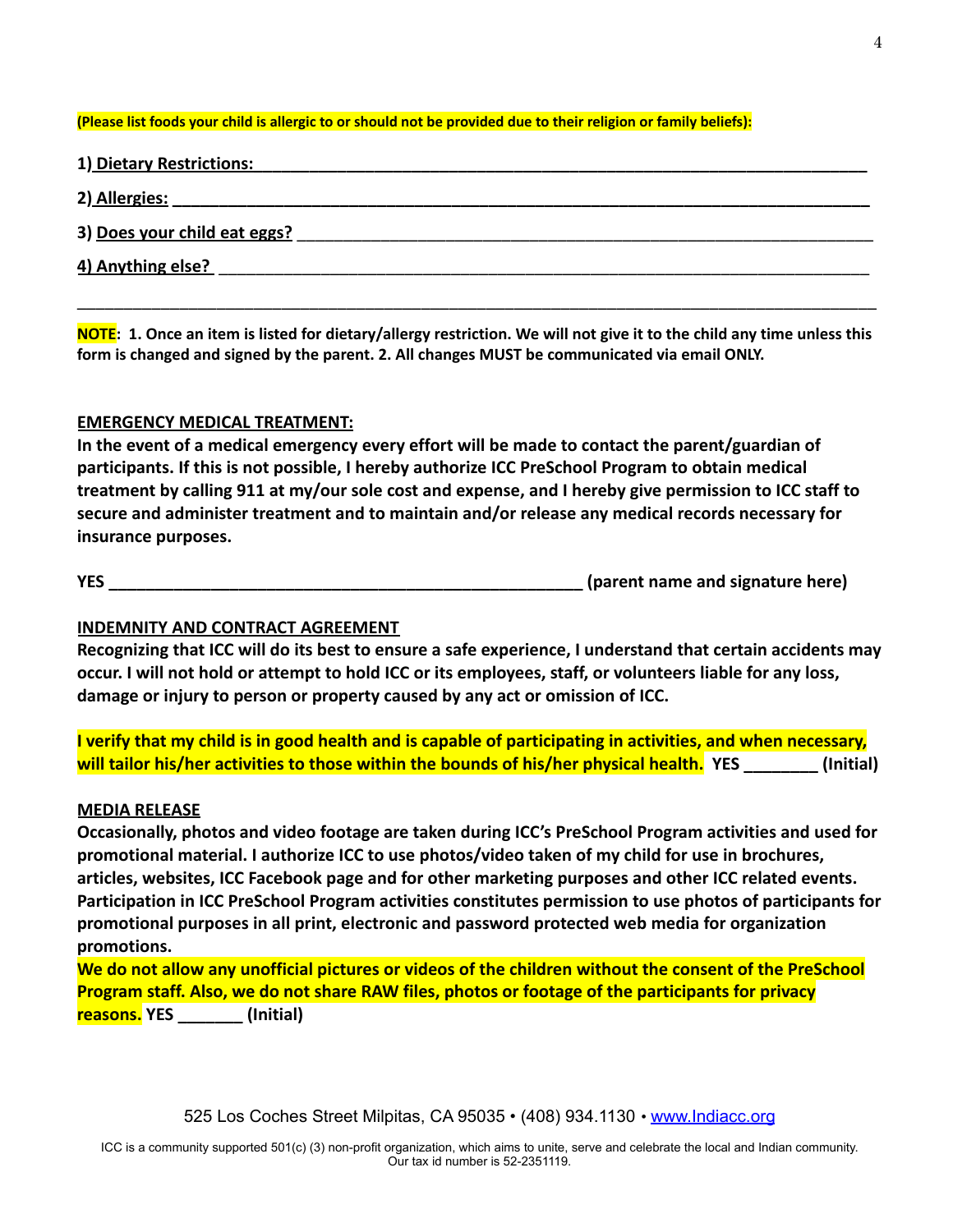**Tuition Payment and other School Policies:**

- **● Tuition is due in 12 monthly payments, to be paid on the first day of every month.**
- **● Late payments will be charged a \$30 late fee, due after the 5th day of every month.**
- **● Refunds will NOT be given for an uncompleted month of the school year.**
- **● No PreSchool Program Months will be prorated for any reason such as holidays, missed school days in case of absence from your side or if you have started your Toddler session in the middle of the month.**
- **● A one calendar month withdrawal notice is required by email prior to the beginning of the next billing month.**
- **● An Exit/Termination Form needs to be turned in before you withdraw from the program. (If absence is longer than 2 weeks).**
- **● Due payment must be made before termination.**
- **● Tuition for the month of December will be collected in the month of November.**
- **● You will be required to pay full month's tuition (as per your session) if you are taking a calendar month vacation for a month or more in order to reserve your child's spot in school during your vacation/leave of absence time. If you decide not to pay, your child's spot will be given to the next family on the waiting list.**

## **Annual registration:**

**An annual registration fee of \$150 must accompany all applications.**

**The fee is not applicable towards the tuition and is non-refundable. This fee is a yearly fee and must be paid even if your child is a returning student.**

**I have \_\_\_\_\_\_ (check mark here) enclosed a non-refundable Registration Fee of \$150.**

**No discounts will be provided on application fees to members or non-members. I understand that acceptance into the program is not guaranteed. Checks should be made payable to the India Community Center PreSchool Program.**

## **Required documentation:**

**Upon acceptance to our program, the following forms must be turned into the office 5 business days before school. You certify that you have accurately completed (or will complete in a timely manner) all the forms listed below. You agree to notify the PreSchool Program promptly via email if there are any changes in the information you have supplied on the forms list below and failing to do so will result in IMMEDIATE TERMINATION (see Contract Termination Condition).**

- **1. Admission Agreement**
- **2. LIC 995 Notification of parent rights**
- **3. LIC 613A Personal Rights**
- **4. LIC 700 Identification and emergency information**
- **5. LIC 627 Consent for Emergency Medical treatment**
- **6. LIC 702 Child's Preadmission Health History- parent's report**
- **7. LIC 701 Physician's report**
- **8. Immunization Record**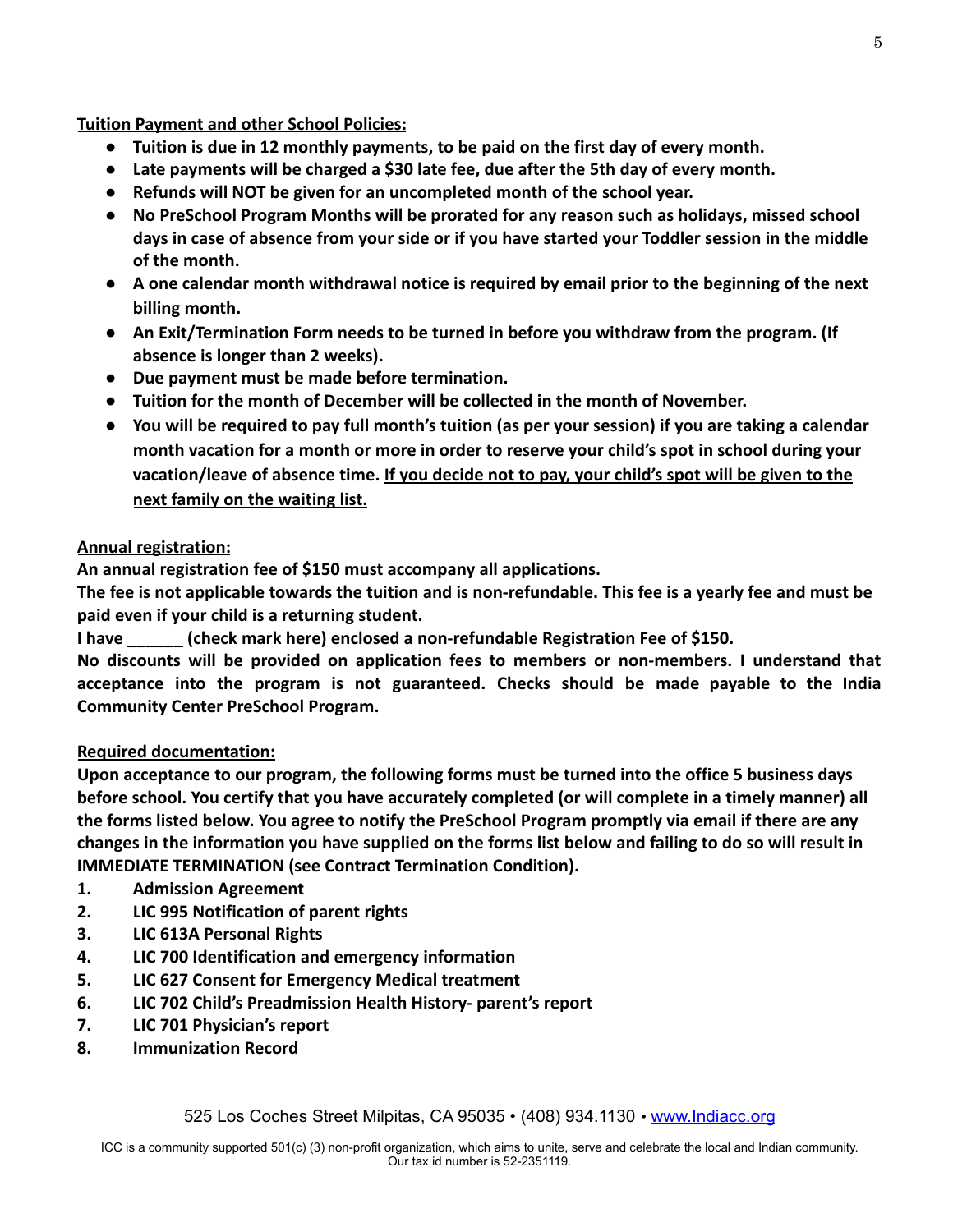### **Required Items:**

**The following items are required on the first day of school.**

- **1. Two pairs of extra clothes, that include shirts, tops, pants, underclothes, and socks.**
- **2. Copy of a Family photo. (4in by 6in. preferred.)**

### **Modification Conditions**

**The facility reserves the right to modify any of the conditions of the agreement upon 30 days written notice to the parent or guardian. The facility also reserves the right to refuse service.\_\_\_\_\_\_\_ (Initial)**

### **Refund/Termination Conditions**

**Each child is accepted into our program on a probationary basis for the first month of his or her attendance. During this time, the child can be dismissed without prior notice and any unused pro rates prepaid fees will be refunded within 48 hours (see below for reasons for termination). A parent teacher conference will be held at that time.**

**If the parent wishes to remove the child for any reason except a short vacation, the parent must give at least a two (2) weeks' notice. The parent may take the child out for up to a two-week vacation and retain the child's class assignment by continuing to pay the normal dues. (No discounts on fees will be given for missed time/vacation). The child's spot will not be reserved if the monthly payments have not been made in advance in case of long vacation periods. (Refer to termination policies and tuition policies) \_\_\_\_\_\_\_\_\_\_\_ (Initial)**

### **Right of Licensing Agency**

**The Department has the authority to interview children or staff, and to inspect and audit child or toddler program records, without prior consent. Please note:**

**1) The licensee shall make provisions for private interviews with any child (ren) or staff member; and for the examination of all records relating to the operation of the PreSchool program.**

**2) The Department has the authority to observe the physical condition of the child(ren), including conditions that could indicate abuse, neglect, or inappropriate placement. \_\_\_\_\_\_\_\_\_\_\_ (Initial)**

### **Basic Services**

**The parent/guardian agrees that she/he has received (photocopy upon request) and read a copy of the PreSchool Program contract and agrees to all the facility operating policies and procedures as described**

**therein. Any absentees or missed days at school should be communicated to the PreSchool Program Director by phone message or email ONLY. \_\_\_\_\_\_\_\_\_\_\_ (Initial)**

### **Termination condition**

**This agreement may be terminated by the facility with 2 weeks' notice for the following:**

- **1. Parent/guardian has not cooperated with the facility regarding the child's discipline needs.**
- **2. Parent / guardian has not paid the agreed upon fee or has been paying late fees for more than a six-month period.**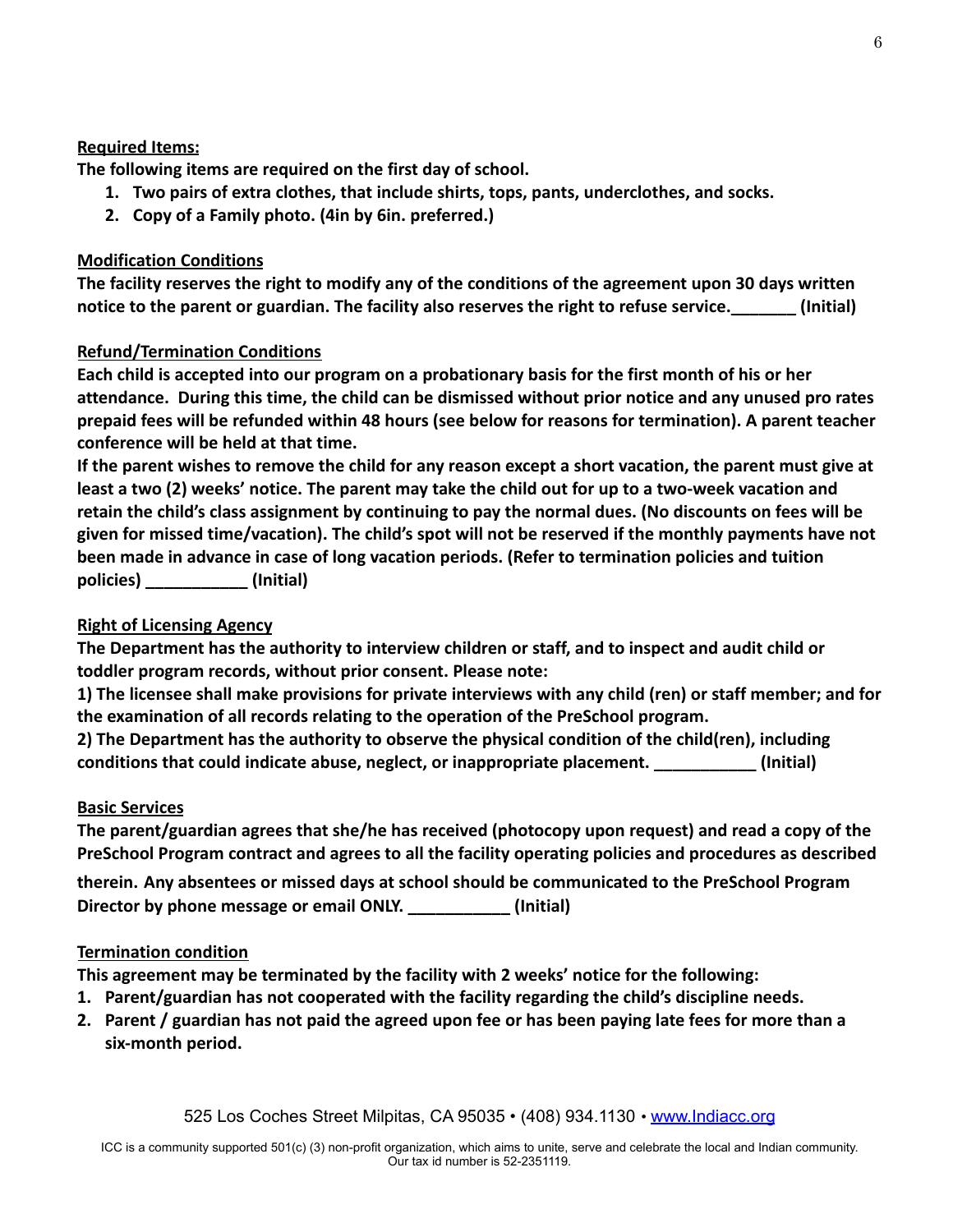- **3. Missing school Required Documents by child care license will result in IMMEDIATE TERMINATION.**
- **4. Consistent late pick-ups, if a child is picked up late thrice in a month and the parent does not agree to pay a late fee.** *The first 5 mins after 5.00pm/5.30pm ie 5.05/5.35 respectively will be grace period after* which there will be \$1 per minute late fee (depending on the program selected by you) charge added to your *account (without prior notice)*
- **5. If a child with consistent difficulties puts the health, safety, and welfare of him/herself, and /or that of another child or the children of the group at risk, a conference with the parents, will be held to discuss the seriousness of the situation and the possibility of withdrawal from school as per our policies and agreed upon terms.**
- **6. If it is observed that a child is having considerable difficulty learning/coping with the class and the teachers feel the need of special attention/coaching and care for the overall development of the child, a conference with the parents, will be held to discuss the situation and consider the next course of action for the betterment of the child or possibility of withdrawal as per our policies.**
- **7. Termination is Immediately Effective, if any parent/guardian or caretaker of the child ill-treats/abuses/misbehaves in a fashion not in compliance to the toddler program code of conduct.**

## **Diaper Policy:**

**Children attending the PreSchool need to be potty trained. \_\_\_\_\_\_\_\_\_\_\_ (Initial)**

## **Dress Code:**

**Do not bring your child in panties or underwear until he/she has naptime and bedtime control established. The best items are shorts and pants with elastic waist. Please DO NOT dress your child in the following:**

**NO tight or jeans clothing, NO shirts that snag in the crotch, NO pants with snaps & zippers, NO overalls or bib type clothing, NO belts, NO one piece outfits (dresses).**

**The clothes listed above can make it difficult for your child to reach the potty in time. Your child also needs to be able to pull his/her pants up and down and these items will hinder your child's ability to do so. Please dress your child in comfortable clothes that they can manage on their own, teachers are always there to assist if they need help. Flat, closed-toe, Velcro footwear is Required (crocs, flip-flops, heels, and shoes with laces are to be avoided) Please send a hat or jacket to suit the weather. Teachers will not apply any sunscreen or any other type of cream. \_\_\_\_\_\_\_\_\_\_\_ (Initial)**

## **Birthday Policy:**

**We enjoy celebrating birthdays in the classroom. Due to the younger age of the program, we will be keeping this celebration low key. Due to allergies and dietary restrictions, we do NOT ALLOW ANY CUPCAKES, OR COOKIES in the classroom as birthday give away. We will NOT be asking parents to pass out goody bags. Prior to your child's birthday we will send home a birthday poster, which you are welcome to decorate using family pictures. Your child can share his/her birthday poster on their special day! \_\_\_\_\_\_\_\_\_\_\_ (Initial)**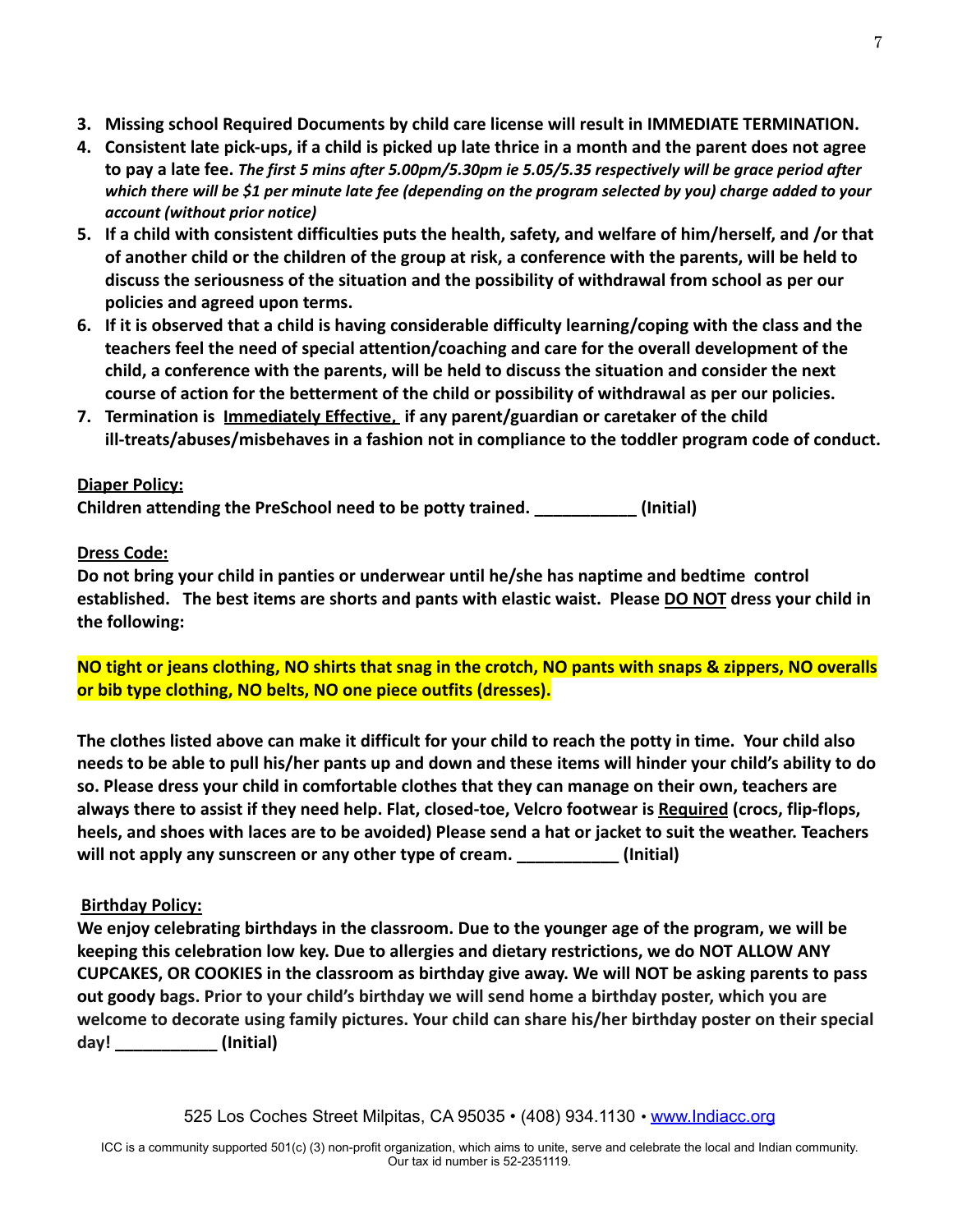## **Illness Policy:**

**We depend on the parent's assessment of their child's health before sending him/her to school. Germs can spread quickly in child-care environments. We request that you please keep your child home in case of a constant runny nose or cough. If the runny nose is green, it is highly contagious; the same goes with constant coughing and may cause an infection to the other children. This symptom usually takes about 48 to 72 hours to recover. Also, note that if your child develops this symptom while at school, we will call you to take your child home, to avoid spread of the infection. Thank you for your support! In a case where we feel that your child is unwell while in school you will be asked to pick him/her up for the day\_\_\_\_\_\_\_\_\_\_\_ (Initial)**

**To keep all children healthy, we too do our part by sanitizing toys and surfaces on a daily basis.**

## **Sign In and Out Daily:**

**I understand that I must sign in and sign out my child daily and that I have to take full responsibility, according to Licensing regulations, of my child once I have checked them out of the PreSchool Program daily. I am responsible to pick up any belongings from my child's cubby. The PreSchool Program or teachers will not take responsibility for lost or misplaced items. (Any communication to the teachers of ICC PreSchool Program related to my child must happen via email only) \_\_\_\_\_\_\_\_\_\_\_ (Initial)**

### **PreSchool Program Policy:**

**The parent or guardian agrees to the PreSchool Program Year Payment Plan as well as understand all**

**the School Regulation and Policies \_\_\_\_\_\_\_\_\_\_\_\_\_\_\_\_\_\_\_\_\_\_\_\_\_\_\_\_\_\_\_ (Signature here)**

**I have read the PreSchool Program Contract, I understand and agree that no changes will be made to the school rules, regulations, timings, fees, and other policies listed in the application form unless approved or changed by ICC PreSchool Program staff members alone.**

## **COVID-19**

**To support the health and well-being of the families, children, and staff India Community Center has implemented a contact tracing process in coordination with the Department of Health as part of a layered tracing and testing approach for families, children, and employees across all programs.**

**Contact tracing slows the spread of COVID-19 by identifying and notifying people that they may have been exposed, asking them to monitor their health, and asking them to self-quarantine. Timely and thorough contact tracing can effectively interrupt the chain of disease transmission and is an important**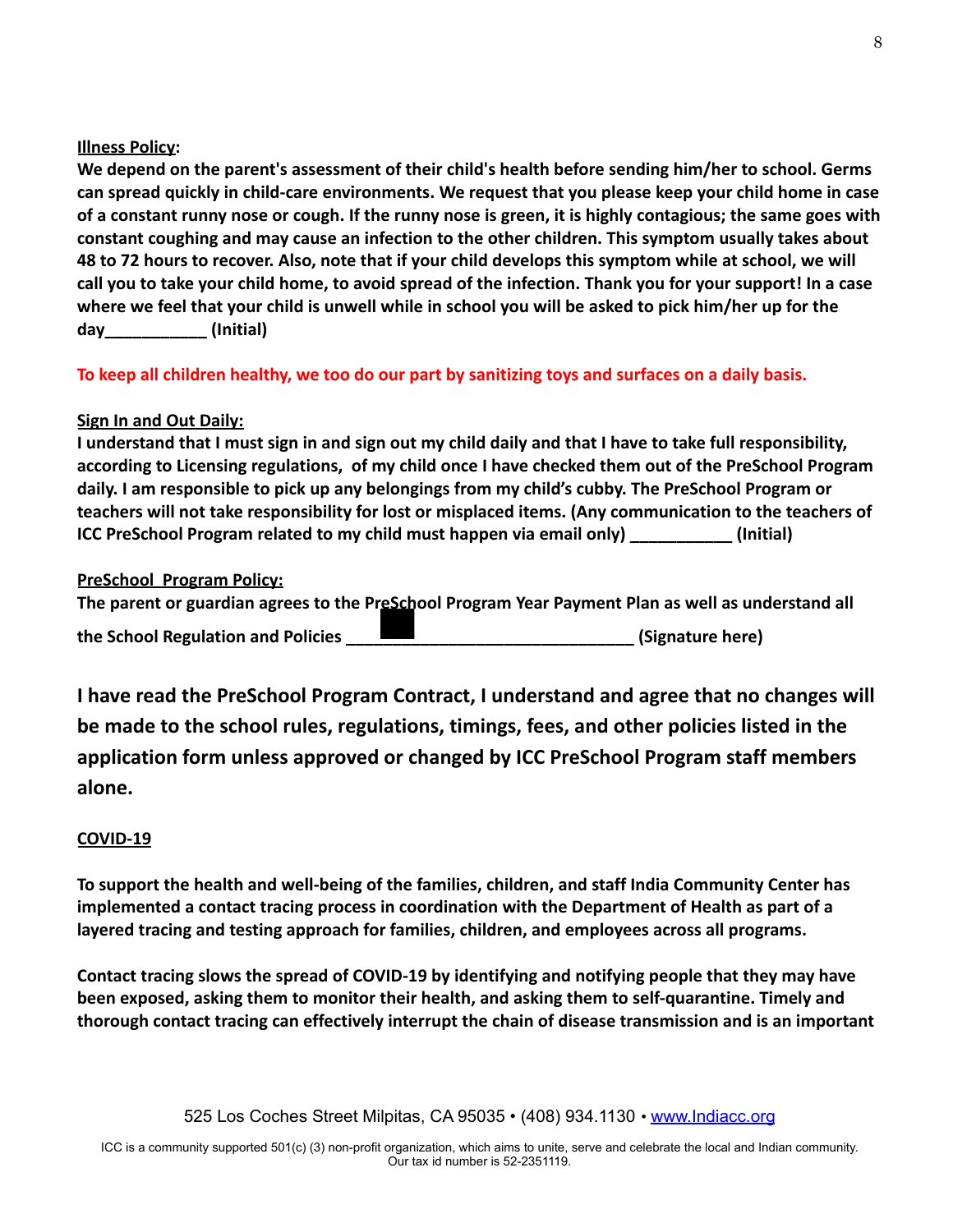**public health intervention to prevent or contain an outbreak. By keeping those that may have been exposed to COVID-19 away from others, further transmission may be prevented.**

**To support the privacy of those involved in the contact tracing process, the identity of the families, or employee who reports, as well as the individual who has tested positive or is presumed positive, will not be shared.**

How many family members currently lives in your home? Have they all been vaccinated by either Pfizer, Moderna, or Johnson & Johnson's Janssen? **If NO, please provide information name and reason**

**Families that have been vaccinated please share the following information. We will need a copy of your vaccinated card to keep in our record.**

**\_\_\_\_\_\_\_\_\_\_\_\_\_\_\_\_\_\_\_\_\_\_\_\_\_\_\_\_\_\_\_\_\_\_\_\_\_\_\_\_\_\_\_\_\_\_\_\_\_\_\_\_\_\_\_\_\_\_\_\_\_\_\_\_\_\_\_\_\_\_\_\_\_\_\_\_\_\_\_\_\_\_\_\_\_\_**

| <b>Full Name</b> | <b>Relation to child</b> |  |
|------------------|--------------------------|--|

**The goal of the information gathering is to help focus on identifying, notifying, and monitoring students who have come in close contact with a student who has been diagnosed with COVID-19 while they were infectious. If you have family or friends visiting, we will need to gather their information. Please ask a teacher for a Family/ Friend COVID Form.**

# **EVERYONE COMING INTO INDIA COMMUNITY CENTER PREMISES WILL BE TEMPERATURE CHECKED DAILY.**

**All our teachers have been vaccinated and trained to follow standard practices and appropriate regulations specific for cleaning and disinfecting the classroom and materials in the programs.**

525 Los Coches Street Milpitas, CA 95035 • (408) 934.1130 • [www.Indiacc.org](http://www.indiacc.org/)